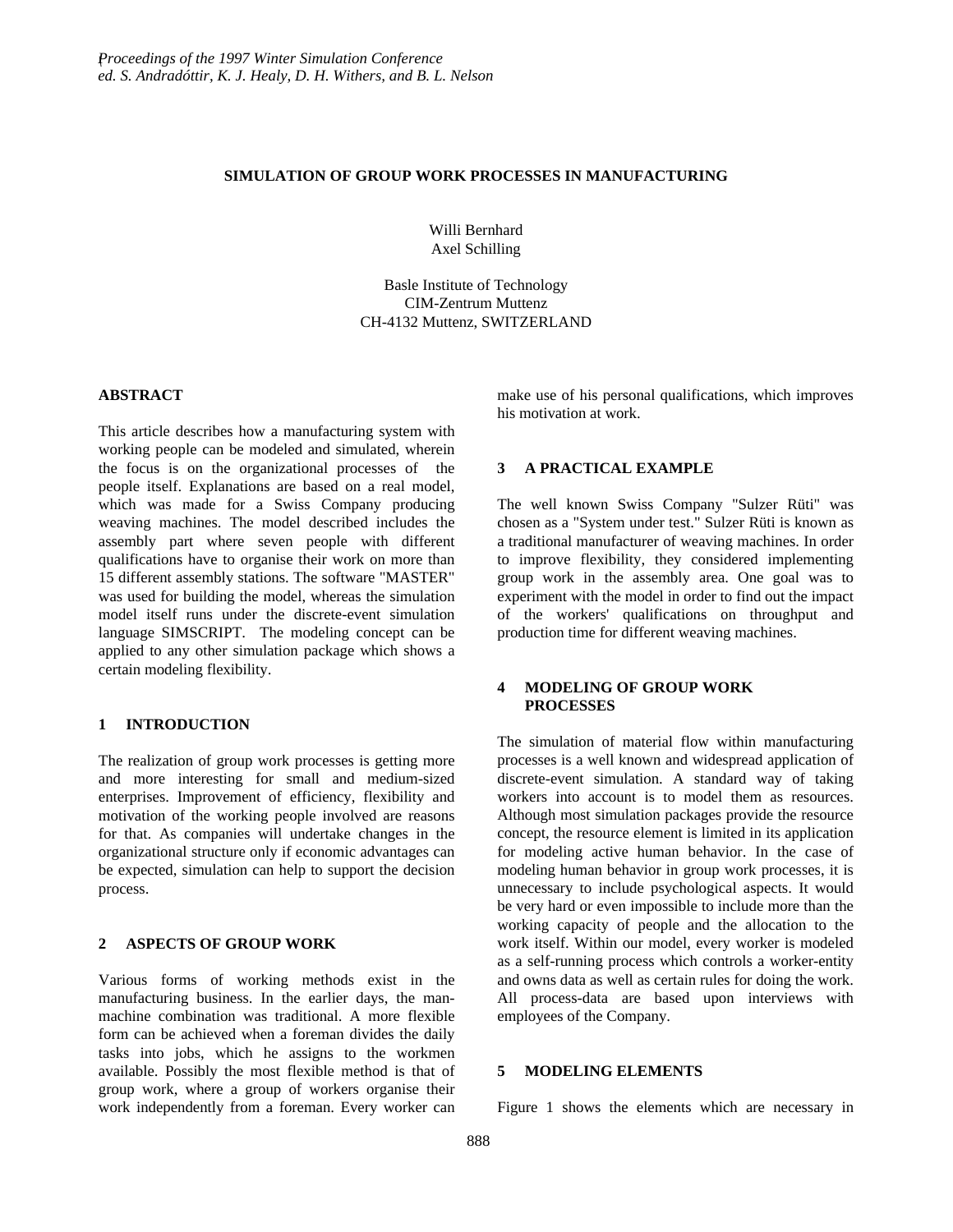order to define a process-network. A process can do anything from a simple time-delay to a complex decision-based action. Every process has a processdescription which has to be described in the simulation language SIMSCRIPT.



Figure 1 : Process-Network Elements for Building the Model

 A queue can be used for holding entities. Like a process, a queue can have a specific description which defines what happens if an entity enters the queue (timedelay statements are not allowed within a queue processdescription).

 The arrow defines the material flow, while the material-entity is a dynamic object which is shown as a moving entity in the animation. Worker-entities are also dynamic entities but with a different shape. Every worker-entity has its own process which controls its worker-entity.

 Figure 2 shows how workers can take action and exert influence on manufacturing processes. A worker on the right side of the manufacturing-process (here called 6103) initiates the manufacturing process. There are as many workers allowed as defined for the specific process. A worker who is not fully qualified for the manufacturing process but qualified to support a fully qualified worker (who is always shown on the right side of the process) is shown on the left side of the process.

 As already mentioned, every worker is modeled as a process which controls a worker-entity. The process takes the decisions on where the worker has to work based on his qualifications and the system state of the manufacturing processes. As soon as the worker-process has made his decision for the next task, it sends out a worker-entity (which can be seen in the animation) to the corresponding manufacturing-process. It is important to have an animated model in order to understand the behavior implemented. It also helps in the verification

and validation phase of the model. Every worker owns a qualification for each manufacturing process (Figure 3.)





| Worker         | <b>Work-Processes</b>                  |                                    |                      |                      |                                      |  |
|----------------|----------------------------------------|------------------------------------|----------------------|----------------------|--------------------------------------|--|
|                | Standard Prod.<br>6103<br>6104<br>6117 | Lean-Prod.<br>6103<br>6104<br>6117 | 6204<br>6211<br>6213 | 6101<br>6102<br>6120 | 1301<br>1302<br>1303<br>1305<br>1306 |  |
|                |                                        |                                    |                      |                      |                                      |  |
| A <sub>1</sub> | X                                      | X                                  | X                    | X                    | X                                    |  |
| A2             | O                                      |                                    |                      |                      | X                                    |  |
| A <sub>3</sub> | O                                      | O                                  | O                    |                      | X                                    |  |
| A <sub>4</sub> | X                                      | X                                  | O                    | X                    |                                      |  |
| A5             | X                                      | X                                  |                      | X                    | X                                    |  |
| A <sub>6</sub> | X                                      | X                                  |                      | X                    |                                      |  |
| A7             |                                        |                                    |                      | O                    |                                      |  |

Figure 3 : Qualification Table which are Used for the Workers A1 to A7. An X Indicates Full Qualification for this Process, whereas O Indicates only the Qualification for the Ability to Support an already Present Worker



Figure 4 : Process-Network Model. The Seven Worker Processes are Placed on the Left Side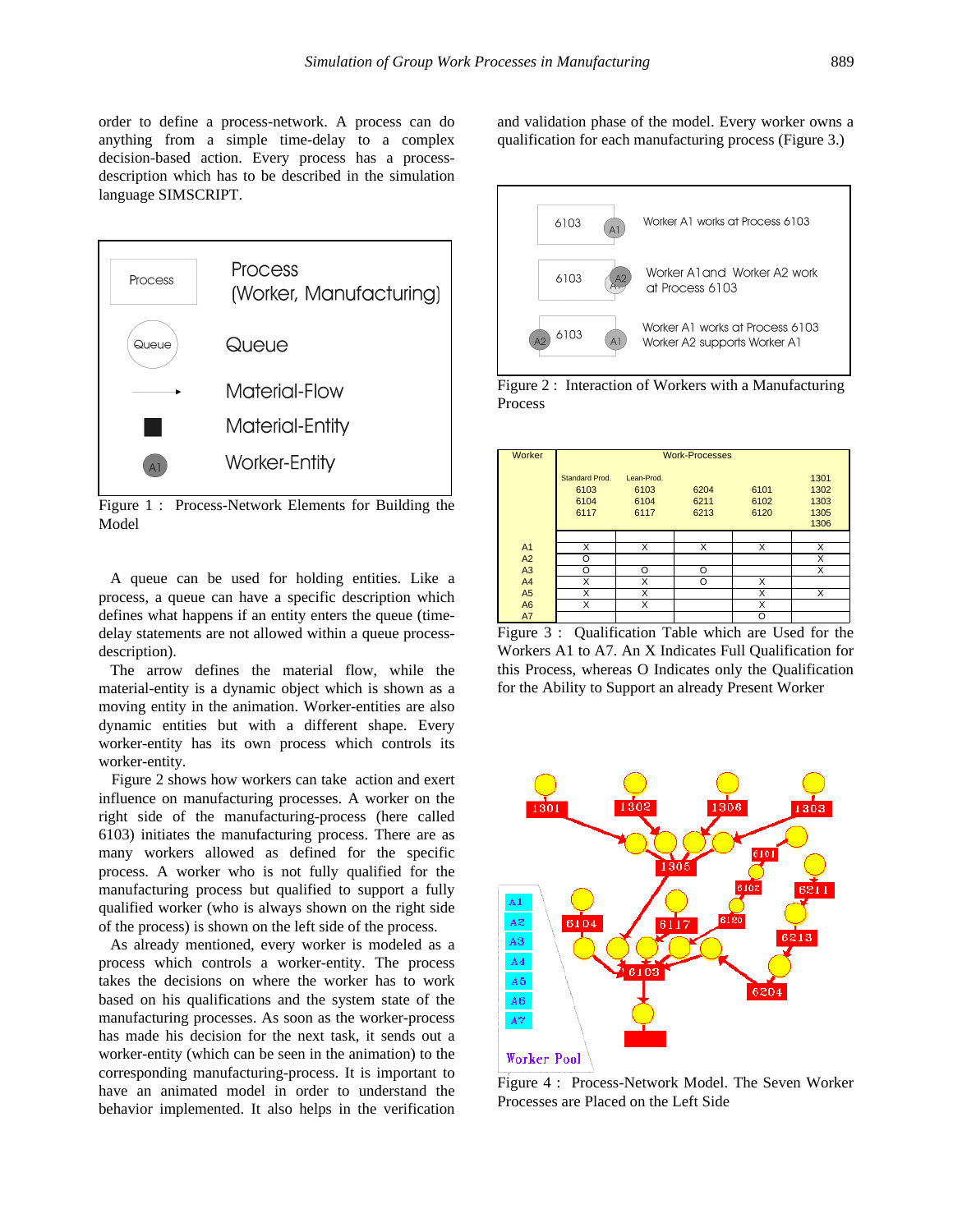Figure 4 shows the process-network of the assembly system. The worker processes are placed on the left side. Every manufacturing-process has a corresponding workplace-number.

## **6 DECISION-LOGIC OF WORKER PROCESSES**

When a worker has completed his task, possibly in conjunction with other workers, he has to make a decision where to work next. First, he has to check every process (which he is qualified to execute) according to its priority. The following conditions for the checked manufacturing-process must be true, in order to undertake it:

- a certain amount of material must be ready in the Queue(s) in front of the checked manufacturingprocess.
- the maximum number of fully qualified workers has not reached a predefined limit for the checked manufacturing-process.

If none of these conditions is true, the worker has to do the same for all processes for which he is not fully qualified but still can support another worker already working there. When a worker supports another worker (qualified or not) the remaining manufacturing-process time will be reduced.

#### **7 RUNNING THE MODEL**



Figure 5 : Animation Screen-Shot of a Running Model

Figure 5 shows a screen-shot of a running model. Worker A2 is just checking for his next work while other workers are still working. By watching the animation, it is easy to understand what happens in the model. Therefore, the model can also be used as a training tool for employees.

### **8 OVERVIEW OF SULZER RÜTI STUDY**

A major goal of the study was to improve the throughput of weaving machines just by changing the mode of operation as well as the qualifications of the workers. The work processes are all different (see Figure 4). The processes 1305 and 6103 are assembly stations where the rest is mainly for the manufacturing of driving shafts, loading bars and linkage gear. It was intended to let the workers do experimental simulation runs in order to find out further possibilities to improve their individual qualifications.

## **9 RESULTS AND BENEFITS OF THE STUDY**

Experimental simulation runs were done together with people from Sulzer Rüti and later also with students of the Basle Institute of Technology. Figure 3 shows the initial qualifications at the moment when the first experiment started. Figure 7 shows the throughput of weaving machines as well as the waiting times for the workers. Waiting time occurs when the worker cannot find a work process where he is qualified for it. Figure 6 shows wise changes in qualifications, these changes can improve the throughput from 348 to 491 weaving machines, which makes about 41% of improvement. Almost the same throughput (497) occurs, when all workers are qualified for all work processes. But this at a higher cost for the company.

| Worker         | <b>Work-Processes</b>                  |                                    |                      |                      |                                      |  |
|----------------|----------------------------------------|------------------------------------|----------------------|----------------------|--------------------------------------|--|
|                | Standard Prod.<br>6103<br>6104<br>6117 | Lean-Prod.<br>6103<br>6104<br>6117 | 6204<br>6211<br>6213 | 6101<br>6102<br>6120 | 1301<br>1302<br>1303<br>1305<br>1306 |  |
|                |                                        |                                    |                      |                      |                                      |  |
| A <sub>1</sub> | х                                      | X                                  | x                    | X                    | X                                    |  |
| A2             | X                                      | X                                  |                      | $\Omega$             | X                                    |  |
| A3             | O                                      | O                                  | Ω                    |                      | X                                    |  |
| A4             | X                                      | X                                  | X                    | X                    |                                      |  |
| A5             | X                                      | X                                  |                      | X                    | X                                    |  |
| A <sub>6</sub> | X                                      | X                                  |                      | X                    |                                      |  |
| A7             | O                                      | $\Omega$                           | ∩                    | O                    |                                      |  |

Figure 6 : Qualification Table for the Workers which Improves the Throughput More than 41%. The Grey Fields Shows the Changes in Qualifications Regarding to Figure 3